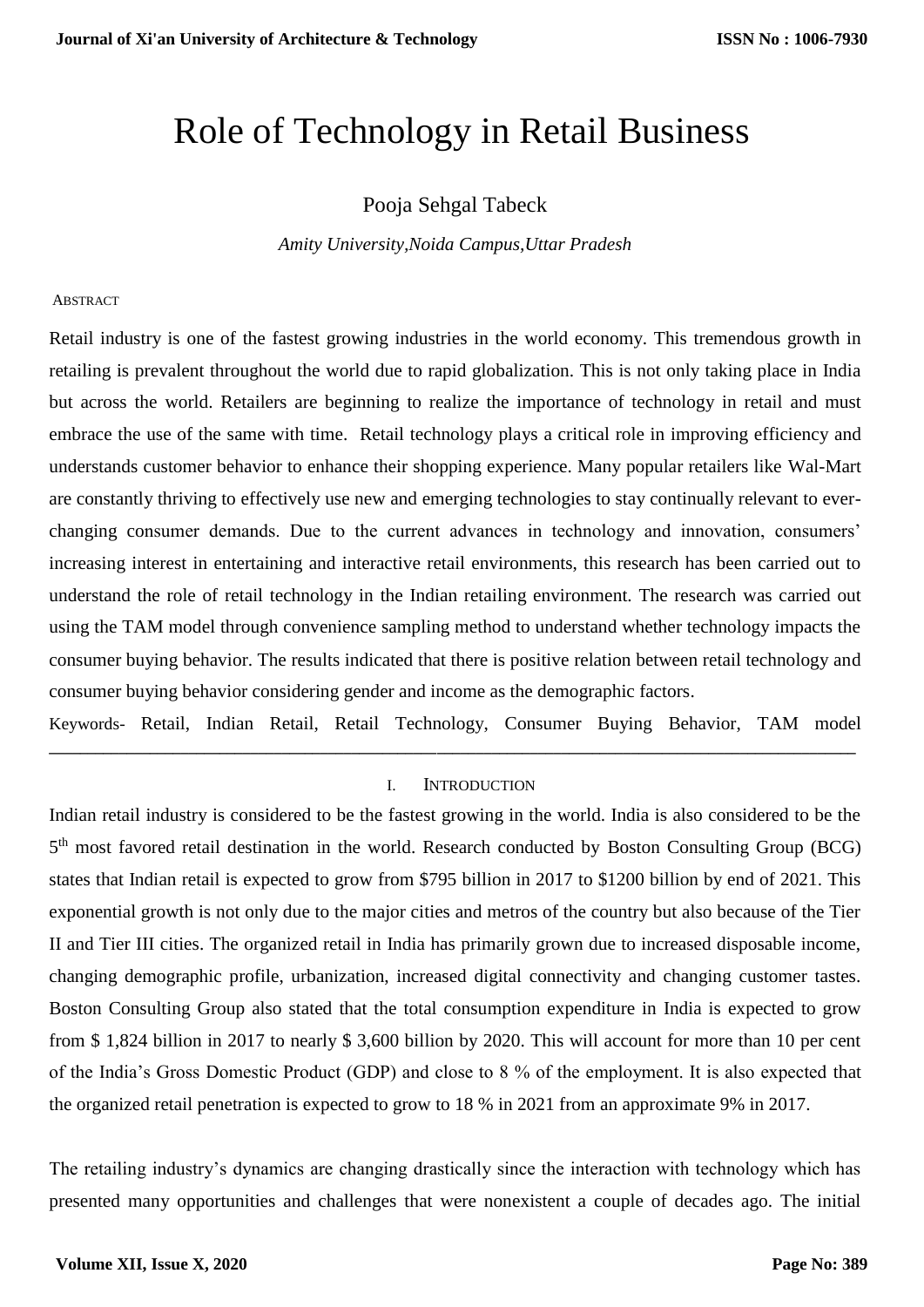response of retailers to digitalization for shopping experience for the customers might have not been accepted with great enthusiasm (Chaffey, 2009). The retail industry is currently being driven by a global transformation that adds to the competitive nature of the global retail industry. The transformations have initiated a greater adoption of technology by retailers and base their strategies on it (Geyskens, Gielens, & Dekimpe, 2002). The consumer behaviour and customer experience is drastically changing with the rising incorporation of technology in retailing industry (Kumar & Anne, 2016). In a report by Accenture in 2013 stated that technology with become a part of every business for it to function and will become a primary source of profitability, market expansion/growth and differentiator.

Retailers now days have included technologies to assist in creating and providing targeted ads, new on-thego services, and engage the customer which plays a decisive role for businesses. This has made the relationships with customers move beyond the boundaries of traditional retailing. There has been tremendous growth in technology innovation in retail in some parts of the world with the use of selfcheckout systems, smart kiosks, Quick Response (QR) codes, digital advertising displays along with social media platforms is helping retailers to customize as per customer needs (Krafft & Mantrala, 2010). Some of the Front-End Technologies changing the Consumer Experience throughout the world are:

| <b>Technology</b>                 | <b>Definition/ Usage</b>                                | <b>Example</b>      | <b>Source</b>             |  |  |
|-----------------------------------|---------------------------------------------------------|---------------------|---------------------------|--|--|
|                                   |                                                         |                     |                           |  |  |
| <b>Autonomous</b>                 | It is a shopping cart that follows the 7Fresh, China    |                     | (Gilliland, 2009)         |  |  |
|                                   | <b>Shopping Carts</b> customers around with them being  |                     |                           |  |  |
|                                   | pushed by them. This ensures that the                   |                     |                           |  |  |
|                                   | customers can easily focus on tasks at                  |                     |                           |  |  |
|                                   | hand and their children while shopping                  |                     |                           |  |  |
|                                   | without using their hands.                              |                     |                           |  |  |
| <b>Automated</b>                  | recently been Watasale, India<br>This<br>has<br>concept |                     | http://www.watasale.com/  |  |  |
| <b>Checkout</b>                   | introduced in certain stores in different               |                     |                           |  |  |
|                                   | parts of the world where the customers                  |                     |                           |  |  |
|                                   | enter the store, pick up the items they                 |                     |                           |  |  |
|                                   | need and leaving without queuing up or                  |                     |                           |  |  |
|                                   | checking out and the payment is                         |                     |                           |  |  |
|                                   | automatically deducted from the app of                  |                     |                           |  |  |
|                                   | the store.                                              |                     |                           |  |  |
| <b>PriceThe</b><br><b>Digital</b> | digital<br>price tags                                   | displays Kroger, US | (Deloitte, Disruptions in |  |  |
| <b>Tags</b>                       | information about the product like                      |                     | Retail through Digital    |  |  |
|                                   | pricing and nutritional information                     | Transformation:     |                           |  |  |
|                                   | which enables the store to instantly and                |                     | Reimagining the Store of  |  |  |
|                                   | remotely update information of the                      |                     | the Future, $2017$ )      |  |  |
|                                   | product.                                                |                     |                           |  |  |
| <b>Self-Checkout</b>              | automated process which Coles, Australia<br>It is<br>an |                     | (Deloitte, Disruptions in |  |  |
|                                   | allows its customers to scan, bag, and                  |                     | Retail through Digital    |  |  |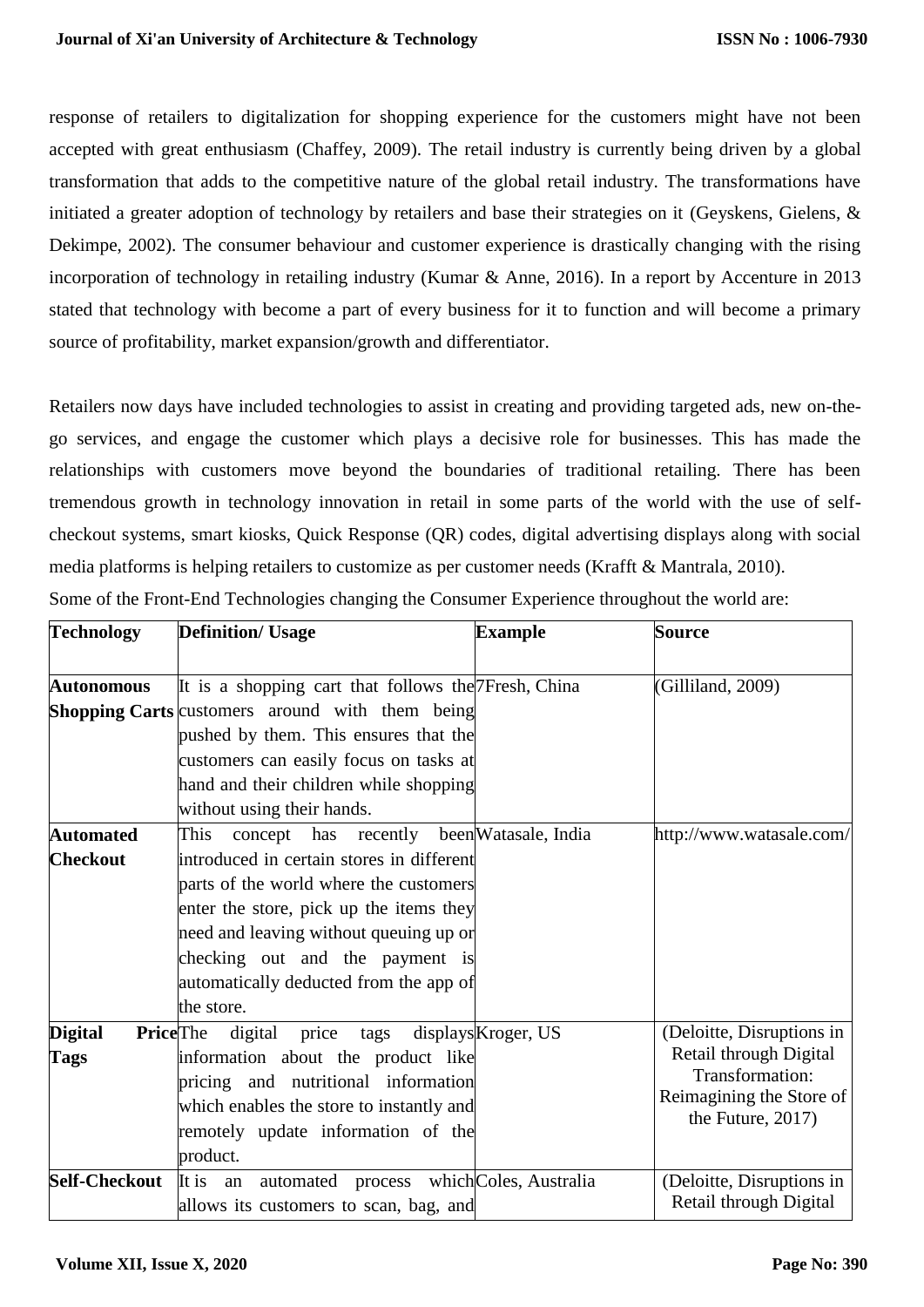|                      | pay for their items being purchased                        |                            | Transformation:                                  |
|----------------------|------------------------------------------------------------|----------------------------|--------------------------------------------------|
|                      | without human assistance.                                  |                            | Reimagining the Store of                         |
|                      |                                                            |                            | the Future, 2017)                                |
|                      |                                                            |                            |                                                  |
| VR Showroom          | Customer's experience of buying a carAudi, US              |                            | (Gilliland, 2009)                                |
|                      | transformed<br>with<br>been<br>the<br>has                  |                            |                                                  |
|                      | introduction of VR showrooms. This                         |                            |                                                  |
|                      | allows potential customers to explore                      |                            |                                                  |
|                      | the car's exterior and interior in a way                   |                            |                                                  |
|                      | that they feel as if they are sitting in the               |                            |                                                  |
|                      | car.                                                       |                            |                                                  |
| <b>Beacons</b>       | Major brands strategically place smallCoke                 |                            | (Bayern, 2018)                                   |
|                      | beacon sensors around their stores,                        |                            |                                                  |
|                      | which connect to customer's phones if                      |                            |                                                  |
|                      | bluetooth is enabled and the retail app                    |                            |                                                  |
|                      | is installed. This connectivity allows                     |                            |                                                  |
|                      | retailers<br>to track for how long                         |                            |                                                  |
|                      | customers are in their stores, and the                     |                            |                                                  |
|                      | things they pick up through which it                       |                            |                                                  |
|                      | offers personalized discounts based on                     |                            |                                                  |
|                      | the information gathered.                                  |                            |                                                  |
| <b>Facial</b>        | recognition<br>Facial<br>$\frac{1}{1}$                     | ahighly <i>KFC</i> , China | (Deloitte, Disruptions in                        |
| recognition          | sophisticated technology which has                         |                            | Retail through Digital                           |
|                      | recently been used by some retailers to                    |                            | Transformation:                                  |
|                      | track how customers gravitate within                       |                            | Reimagining the Store of                         |
|                      | their stores. It also assists in determine                 |                            | the Future, $2017$ )                             |
|                      | customer demographics and prevent                          |                            |                                                  |
|                      | theft. Store layouts can be designed to                    |                            |                                                  |
|                      | be more productively by tracking                           |                            |                                                  |
|                      | where most customers first go in shop.                     |                            |                                                  |
|                      | While in restaurants the customer order                    |                            |                                                  |
|                      | history can be displayed on monitors                       |                            |                                                  |
|                      | through facial recognition.                                |                            |                                                  |
| <b>Magic Mirrors</b> | Trial rooms will soon become obsolete Tommy Hilfiger, Gap, |                            | (Deloitte, Disruptions in                        |
|                      | saving retail space in stores. This London                 |                            | Retail through Digital                           |
|                      | enables<br>customers<br>screen<br>to<br>try                |                            | Transformation:                                  |
|                      | garments in different colour and sizes.                    |                            | Reimagining the Store of<br>the Future, $2017$ ) |
|                      | The mirror scans your body and also                        |                            |                                                  |
|                      | assists in suggesting the right size to                    |                            |                                                  |
|                      | the customer.                                              |                            |                                                  |
| <b>Bar</b> code      | Barcode contain product ID (such as Big Bazaar, India      |                            | (Babu,<br>Babu,<br>$\&$                          |
|                      | item code, product code etc.) that is                      |                            | Dr.M.S.Narayana, 2012),                          |
|                      | needed to be entered into the computer                     |                            | (Shet, 2016)                                     |
|                      | system to update information at the                        |                            |                                                  |
|                      | time of dispatch receiving or billing.                     |                            |                                                  |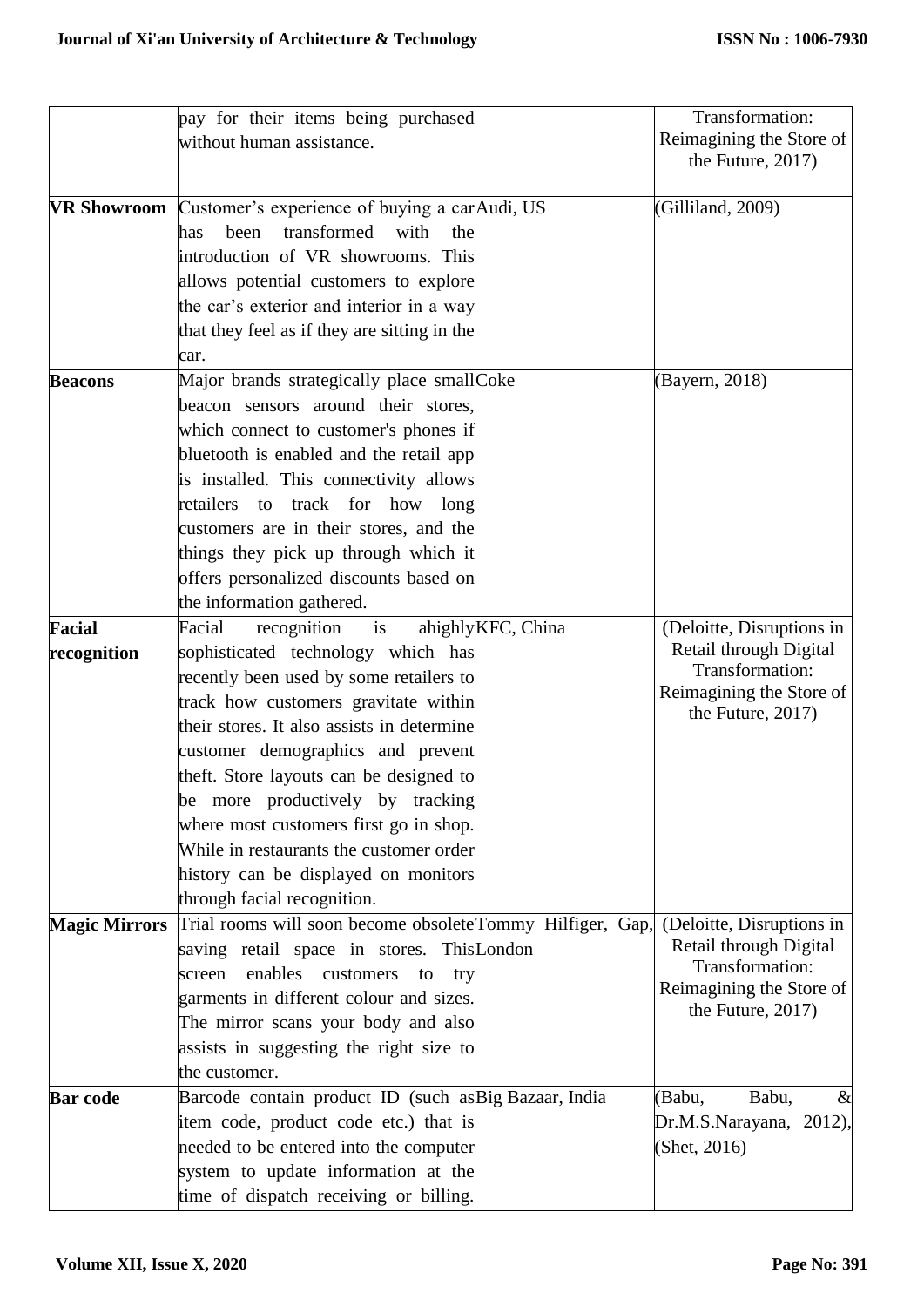|                       | The Bar Code scanners at point of sales                 |                         |  |
|-----------------------|---------------------------------------------------------|-------------------------|--|
|                       | assist in the reducing long queues with                 |                         |  |
|                       | fast checkout processes by automating                   |                         |  |
|                       | the data entry directly into system.                    |                         |  |
| <b>Radio</b>          | The tag attached on the product sends Neiman Marcus, US | (Babu,<br>Babu,<br>$\&$ |  |
| <b>Frequency</b>      | out radio frequencies that helps                        | Dr.M.S.Narayana, 2012), |  |
| <b>Identification</b> | monitor and capture information about                   | (Shet, 2016)            |  |
|                       | it. These tags can be read from a                       |                         |  |
|                       | distance and do not need to be directly                 |                         |  |
|                       | in front of the reader tracker.                         |                         |  |
| <b>Interactive</b>    | These are touch screen panels with are Arrow, India     | Babu,<br>(Babu,<br>$\&$ |  |
| <b>Kiosks</b>         | placed in different areas of the retail                 | Dr.M.S.Narayana, 2012)  |  |
|                       | stores which assist the shoppers by                     |                         |  |
|                       | providing them relevant information                     |                         |  |
|                       | they are looking for. These kiosks in                   |                         |  |
|                       | retail stores help in show casing the                   |                         |  |
|                       | product line<br>full<br>with<br>detailed                |                         |  |
|                       | information about the same.                             |                         |  |
| Point of              | SaleThese are billing systems that are used H&M, India  | (Babu,<br>Babu,<br>$\&$ |  |
| <b>Technologies</b>   | by retailers for fast and accurate billing              | Dr.M.S.Narayana, 2012)  |  |
|                       | which brings efficiency at the retail                   |                         |  |
|                       | checkout. EPOS is a standard PC with                    |                         |  |
|                       | all its accessories (barcode scanner,                   |                         |  |
|                       | weighing scales), handles payment                       |                         |  |
|                       | quickly, updates inventory, and provide                 |                         |  |
|                       | instant reports on sales and stocks.                    |                         |  |

# **Table 1: Retail Technologies being used Around the World**

The development of technology is transforming the retail industry especially with due to e-commerce, but physical stores still play a vital role. There are a lot of customers who still prefer to personally and physically inspect the products they want to purchase. The stores are also a source of relaxation, entertainment and present an opportunity to socialize for many customers in terms of convenience (Kaufman-Scarborough & Lindquis, 2002). With the introduction of technology, the customer experience still remains the primary focus point. This will hold the most important competitive advantage that a business can hold while utilizing the technology being made available.

Technology is a critical disrupter that will be impacting the customers/ shoppers as well as the retailers. With the introduction of new technological advancements in retailing, the businesses need to change their business model to changes in the environment which offer them opportunities to enhance customer engagement and improve the overall shopping experience in India: (Deloitte, Disruptions in Retail through Digital Transformation: Reimagining the Store of the Future, 2017)..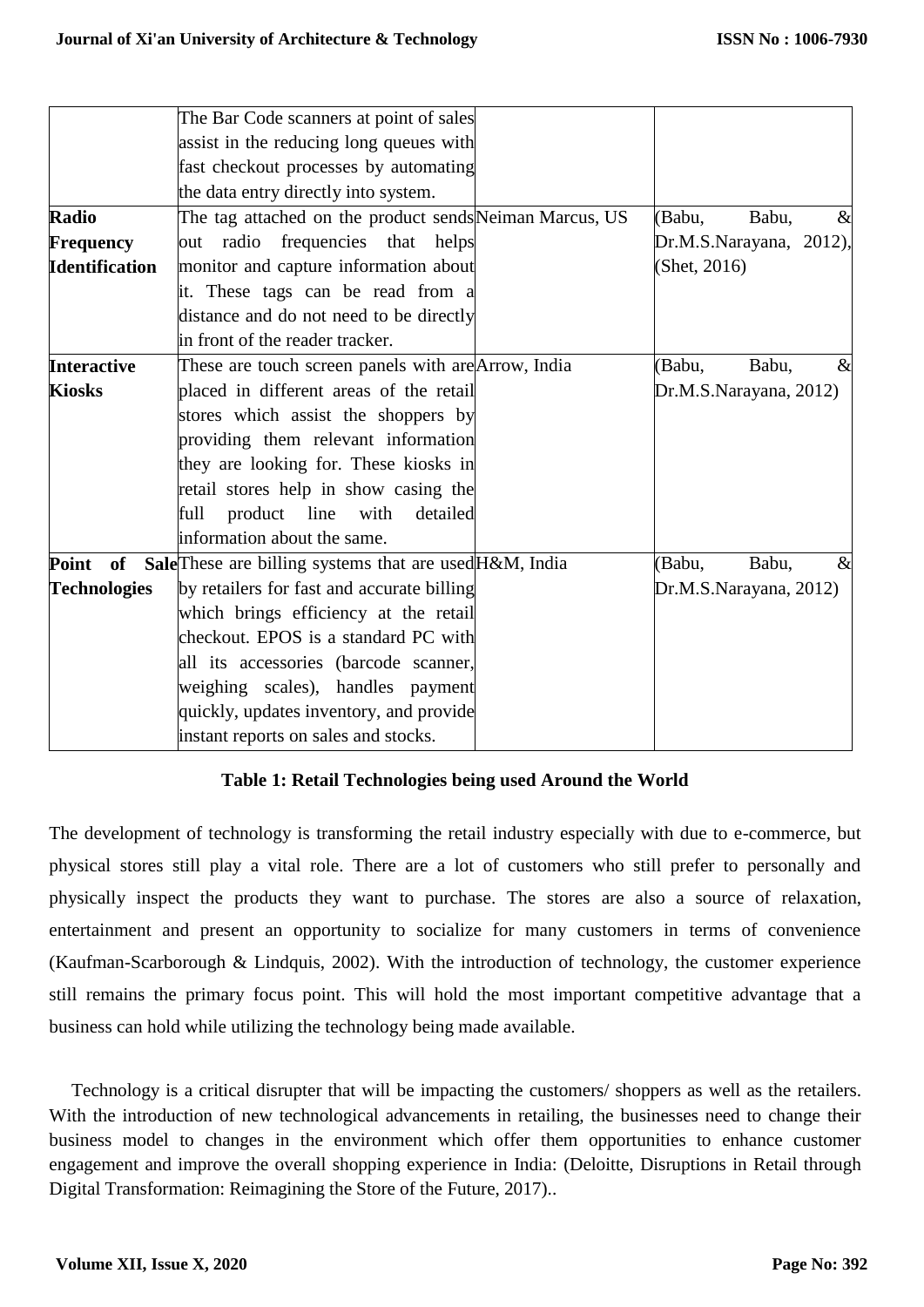#### II. LITERATURE REVIEW

In a research by (Narwal & Sachdeva, 2013) the authors mention the impact of information technology on the consumer behavior and how technology is impacting the lives of people on a daily basis. Technology is being used in all industries and the transformation is impacting the lives of consumers making their buying behavior change regularly. Technology is being used in protecting, storing, transmitting, receiving, processing, retrieving and securing information in various industries.

(Grewala, Roggeveena, & Nordfält, 2017)emphasized that retailers in most parts of the world have accepted various technologies to engage with their customers and their impact on the customers. The author's further state that newer technologies and business models along with big data/predictive analysis suggest that the shopping experience is at an unknown shopping realm and is on the verge of a quantum leap. The research paper primarily explores 5 areas which are mentioned below that highlight their impact on the retail sector:

- 1. Analytics & profitability;
- 2. Visual displays and merchandise offers decisions,
- 3. Big data collection;
- 4. Technology & tools to facilitate decision making
- 5. Consumption and engagement and usage

 A report from Deloitte states that technology has been the reason for retail industries accelerated growth which has led to evolving consumer buying behaviour. To gain competitive edge, big data and integrating channels have become pre-requisites. Emerging technologies like Internet of Things (IOT), drones/ robots, artificial intelligence (AI), virtual and augmented reality will all soon become a part of the retail industry (Deloitte, Retail Trents in 2016, 2016). Augmented and Virtual realities will tap into the sensory perceptions of the consumers that will influence the buying behaviour (Poncin & Mimoun, 2014).

Innovations in technology in retail is going to assist its customers to make better decisions, feel less time pressure while increasing their satisfaction levels with the decisions they make. Retailers in turn need to embrace these new and emerging technologies to engage with their customers even more while focusing on making their lives simpler. (Deloitte, Retail Trents in 2016, 2016)

Deloitte in its report published in 2017 has mentioned the impact of digitalization/ usage of technology will have on retailers. The image below shows the various areas of its impact (Deloitte, Disruptions in Retail through Digital Transformation: Reimagining the Store of the Future, 2017)

#### *A. Technology in Indian Retail*

(Singh, 2014) in his paper emphasized that the Indian retaining in no exception to the changing dynamics of the retaining industry globally. The industry is becoming more customer driven and is using various forms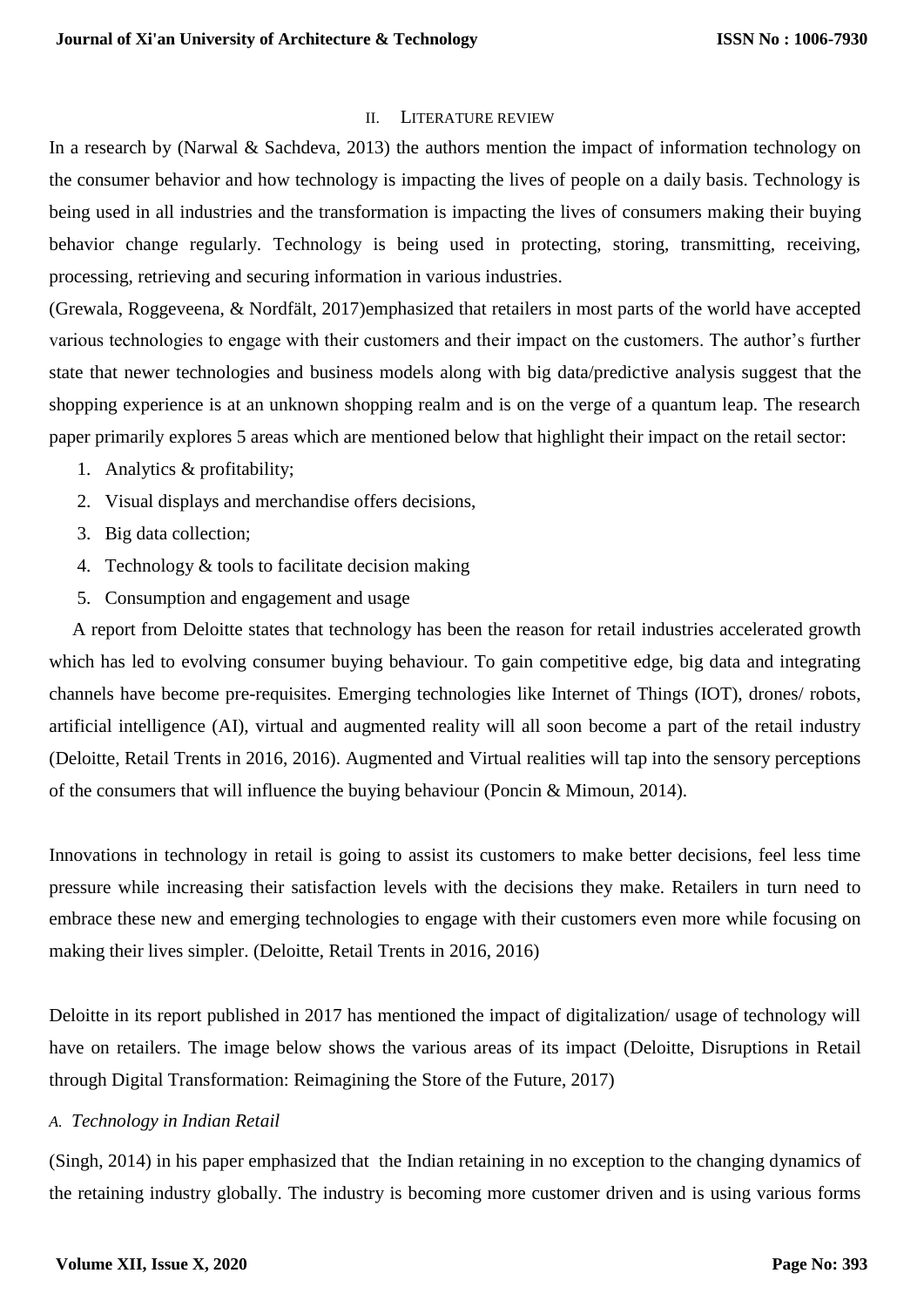of technology as its driver. The paper assesses positive impact of Bar Coding, Electronic Data Interchange (EDI), Electronic Fund Transfer and Electronic Loyalty Schemes have has on the Indian retailing sector which are presently being used in the organized retailing stores in India. J. Singh in his research paper through secondary data collection gathered information which concluded that technology innovations in retail is able to create customer loyalty and attachments in comparison to the traditional retailing format that were unsuccessful in that regards. Information gathered by retailers through the technology is being utilized to understand customer needs and therefore are able to achieve higher satisfaction levels. Technological impact on the retail sector has helped in labour saving; making easy price changes; better inventory management; providing competitive edge; recognizing loyal customers and enabling data on customer buying behaviour.

A. Gandhi in the research paper identified various technologies and clubbed them into 11 broad categories which were available to retailers in India: 1) Customer Tracking and Customer Relationship Management Technology (Haigang, 2005), 2) Technology as Shopping Assistance and Visual Merchandising (Kourouthanassis & G.Roussos, 2003), 3) Direct Broadcast Satellite Technology, 4) Communication and Data Sharing, 5) Energy Management, 6) Security and Safety, 7) On - Line Shopping Services, 8) Supply chain and Logistics Management, 9) Payment Related Technologies, 10) Enterprise Resource Planning and other add on tools. These were used to conduct a quantitative analysis through telephonic conversations and questionnaires amongst retailers to understand the existing technology usage as well as the required technologies. The study was able to gain insights from a retailer's perspective that areas like supply chain management, customer relationship management and customer tracking had not seen widespread adoption and required the same to remain competitive in today's environment. (Aradhana, 2016) Mobility, Queue Busting Technology and Omni channel would be the key to success in the coming years for Indian retailers. (Kashani & Kasmani, 2015)

In a report by Deloitte, the transformation in retailing industry through incorporating different technologies in different areas of retailing are being showcased in the below image. (Deloitte, Disruptions in Retail through Digital Transformation: Reimagining the Store of the Future, 2017).

#### *B. Consumer Behaviour in Indian Retail Sector*

Retail is highly competitive due the presence of international and domestic competition; constant mergers and acquisitions taking place and ever changing demands of consumers having high expectation levels. (Baker, Berry, & Parasuraman, 1988) The study of when, where, why and how people buy or do not by products and services is called Consumer Behaviour. While Indian retail is the faster growing retail sector globally behind Russia in the emerging markets (Associated Chambers of Commerce and Industry of India),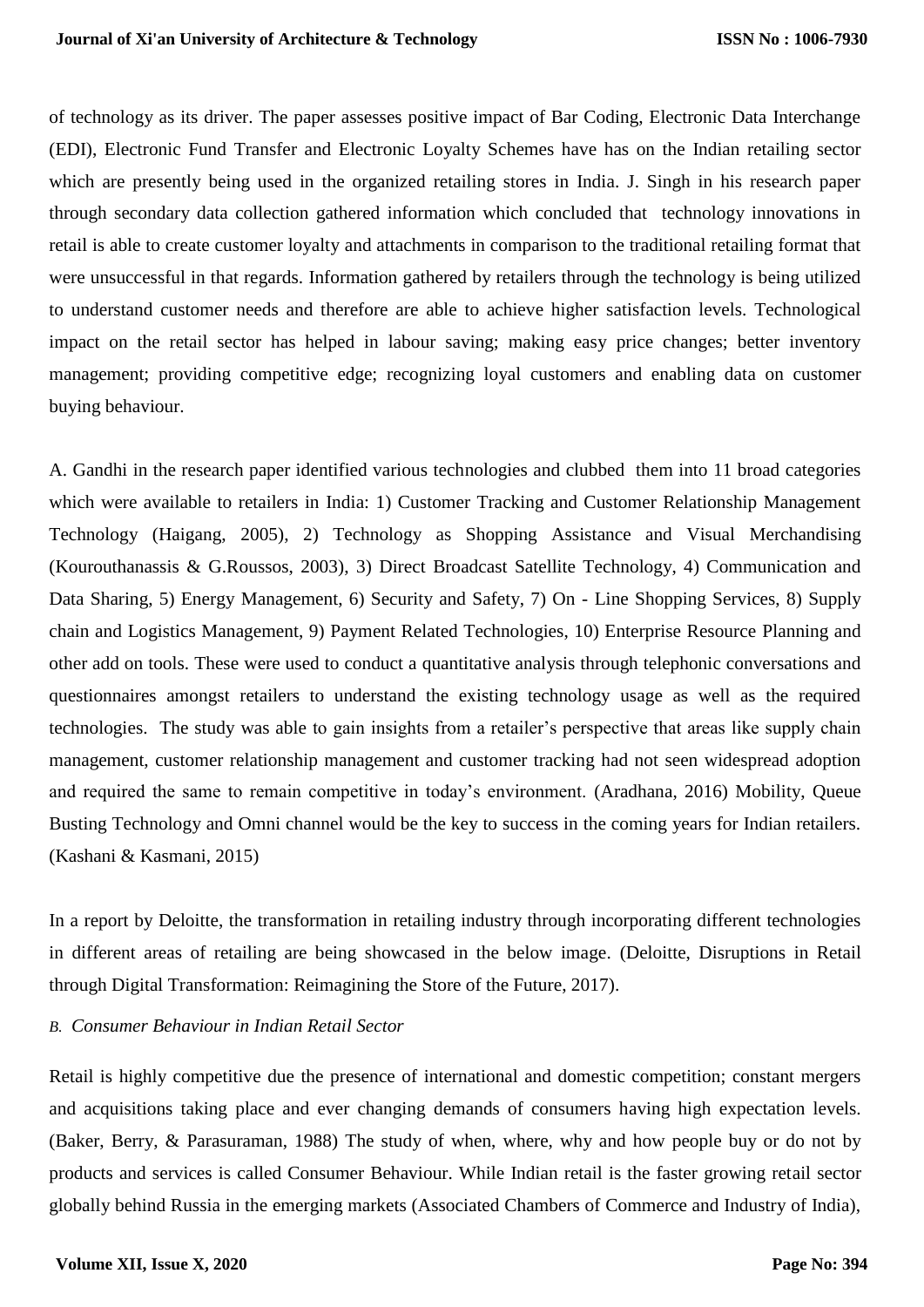it is essential for understanding the factors that impact the consumers perception towards different retailers. This involves a combination of elements like psychology, sociology, social anthropology and economics of the consumers. Retail consumers tend to be lured where they feel their image is congruent with that of their own. There might be stores that might suit their image while some can intimate them and others might seem beneath them. Therefore retailers are constantly trying to ensure work towards consumer needs basis the consumers they are targeting. (Martineau, 1958)

(Gupta & Jain, 2016) In their research attempted to identify the consumer behaviour by conducting a questionnaire survey of 150 individuals towards the Indian retail sector. The research primarily focused on the factors: discounts being offered and recognition of customer value system as well as services offered to understand the consumer perception. Through the research the researchers were able to conclude that consumers give originality of products the highest importance and base their perception of retailer on it. This is followed by services being offered like ease of billing and discounting plays an integral role on developing a perception.

#### III.THEORETICAL BACKGROUND

#### *Technology Acceptance Model*

There have been many models that have been proposed by different scholars during the course of history. One of the first few and the most important were proposed by Davis in 1986 by the name of Technology Acceptance Model (TAM). The TAM model is primarily based on the socio-psychological theory with good number of studies in literature and hence the psychometric measurement scale has been validated. (LULES, Omwansa, & Waema, 2012)

To predict the consumer's acceptance towards technology was the reason for designing the model. The model lays emphasis on the attitude explanations of intention while suing a particular technology or service. The TAM model is the widely accepted model for assessing user acceptance and usage towards new technology. Many researchers have conducted meta-analysis on the model that has depicted that it is a robust, powerful and valid model in predicting customer acceptance. (Manjunath & Nagabhushanam, 2017)

Davis in his model has stated that perceived ease of use and perceived usefulness are the driving factors that influence the customers to use any type of technology (Davis, 1989). The TAM model is has 4 main constructs which are perceived ease of use, perceived usefulness, behavioural intention to use and actual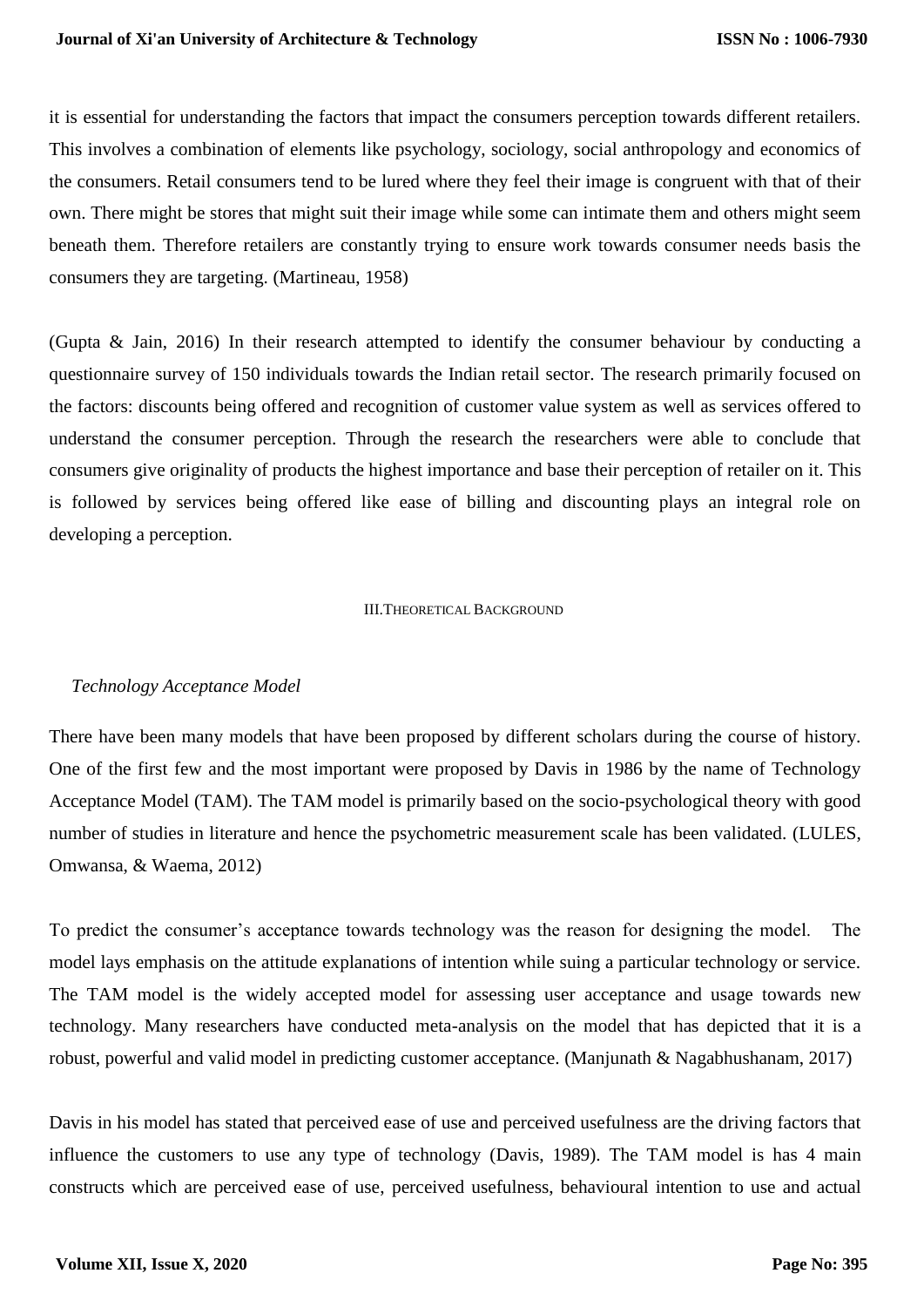usage behaviour of customers towards any technology. The model states that when there is customers think the technology is easy to use, then the customer intention to use the technology becomes stronger to use the technology. Due to this, it implies that when there is a strong usage intention then there will be greater actual usage behaviour.



# **Figure 1:TAM model Source: (Davis, 1989)**

Davis's TAM model's constructs can be defined in the following way:

- **Perceived Usefulness** "the degree to which a person believes that using a particular system would enhance his or her job performance"
- **Perceived Ease Of Use** "the degree to which a person believes that using a particular system would be free of effort"
- **Attitude towards Use** "User's evaluation of the desirability of using particular information technology"
- **Behavioural Intention of Use** "Measure of the likelihood that a person will use an application"

There are 4 categories in which different variables that are associated with the movement from behavioural intention to use to actually use which are group (Park, 2009). These are:

- 1. Individual Context the various thoughts and emotions one goes through before making a decision of using a technology
- 2. Organization Context the influence an organization as a brand has on the consumers while using a particular technology
- 3. System Context the availability of information to assist in the decision making process before the actual use of technology (Lin & Lu, 2000)
- 4. Social Context signifies the relevance of social influence in the decision making of using the technology.

Davis's TAM model has been consistently being used by various researchers to explore and understand the drivers for individual customers and organizations towards acceptance of new technology. The researchers in their paper have also mentioned that the model has also been used to understand an individual's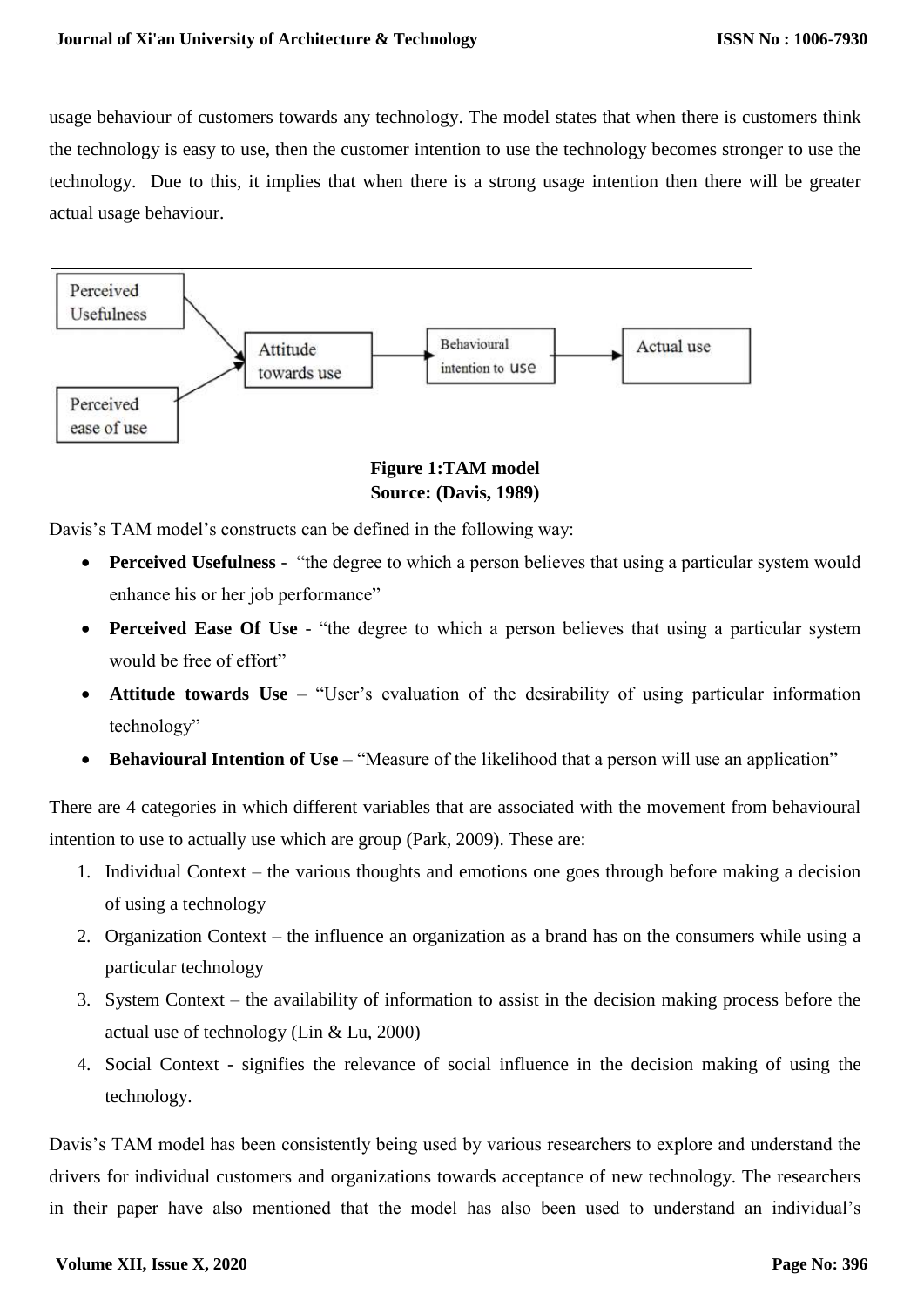motivational drivers towards adopting new technology. TAM model has been useful to organizations by assisting in developing long term customer relations by incorporating various new technologies. Researchers over the years have used Davis's TAM model and added various constructs to the model to incorporate various technologies deemed necessary for the testing of the technology (Legrisa, Inghamb, & Collerette, 2003)

Many researchers have used TAM model on various technologies being implemented in the retailing industry. Some of the known technologies on which research has been done are – Augmented Reality, mobile banking, NFC, Internet banking, e-financial services, mobile commerce, adoption of e-health, RFID, electronic labels amongst a few others. (Gao and Bai, 2014; Garaus et al., 2016).

TAM model best suits the study considering it can be modified as per the research scenario by adding specific constructs which are going to be used in this research. Thus, TAM model is being used in this research as it serves a useful foundation that will help in analyzing the role of technology in consumer buying behaviour in Indian retail Scenario.

Conceptual Model



Figure 2:Conceptual Model

#### III. DATA ANALYSIS

The aim of this research is to ascertain the impact of technology on customers buying behaviour that would help retailers to understand its importance. The retailers in India have generally used new and innovative technology in their stores to create a buzz word and have not utilized it a mainstream way. The focus is to see the impact of technology on the customers for retailers to use advantage of the technology and make it a strategic advance in the highly competitive environment.

#### *A. Demographic Data*

The data received from the 259 respondents has the below mentioned demographics. A detailed demographic breakup is mentioned in the below table.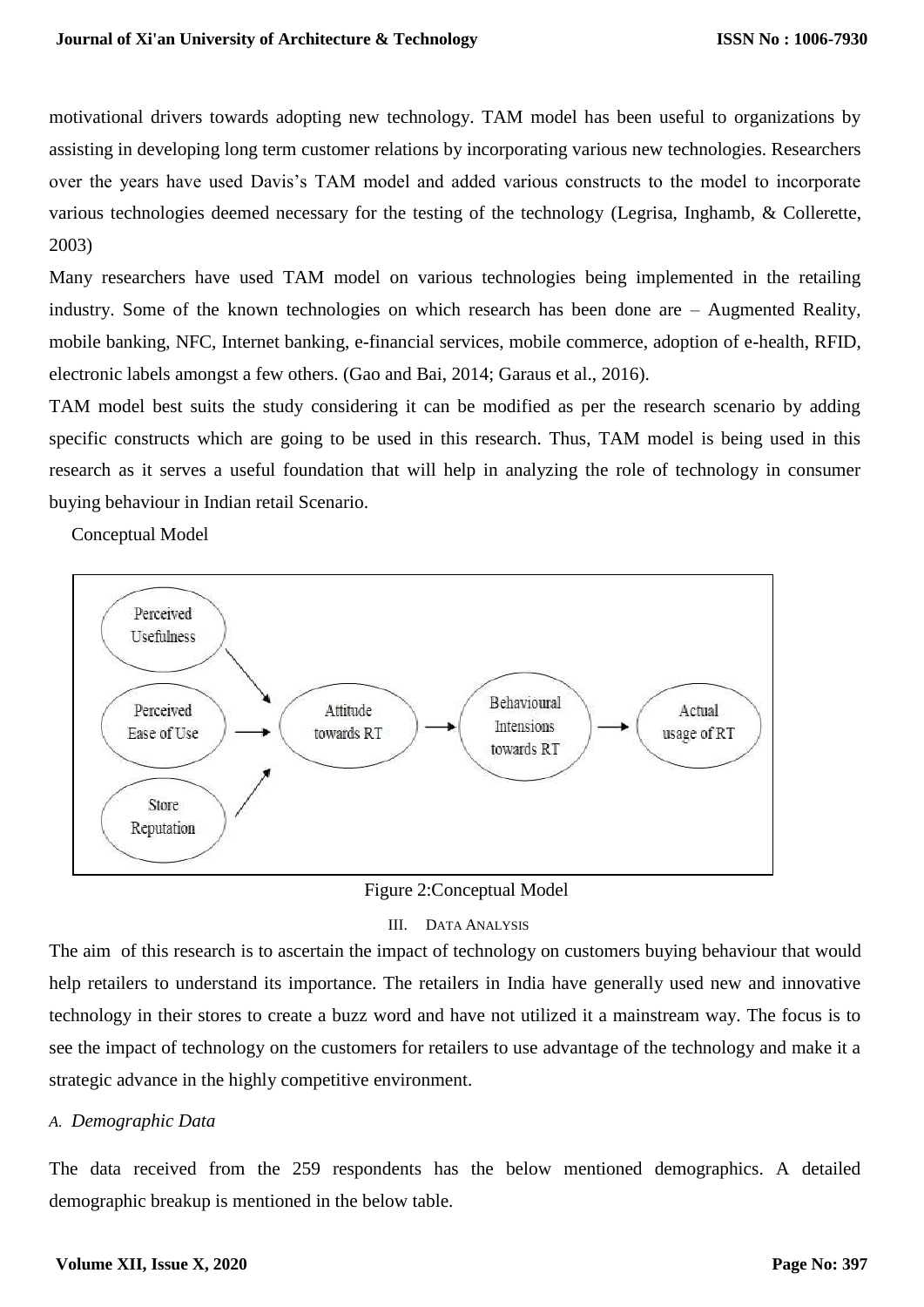| <b>Demographic Variables</b> |                        | <b>Frequency</b> | Percentage |
|------------------------------|------------------------|------------------|------------|
|                              | Male                   | 158              | 61         |
| <b>Gender</b>                | Female                 | 101              | 39         |
|                              | Total                  | 259              | 100        |
|                              | $20 - 25$              | 94               | 36         |
|                              | $26 - 30$              | 85               | 33         |
| Age                          | $31 - 35$              | 39               | 15         |
|                              | 36-40                  | 41               | 16         |
|                              | Total                  | 259              | 100        |
|                              | <b>Below 5 Lakhs</b>   | 25               | 10         |
|                              | 5-10 Lakhs             | 76               | 29         |
| <b>Annual Income</b>         | 11-15 Lakhs            | 67               | 26         |
|                              | 16-20 Lacks            | 48               | 19         |
|                              | 20 Lakhs and Above     | 43               | 17         |
|                              | Total                  | 259              | 100        |
|                              | Student                | 26               | 10         |
|                              | Graduation             | 95               | 37         |
| <b>Education</b>             | <b>Post Graduation</b> | 87               | 34         |
|                              | Professional Degree    | 51               | 20         |
|                              | Total                  | 259              | 100        |

# **Table 2: Demographics Analysis**

# *B.Reliability*

The validity of questionnaire was checked by using SPSS. This was done to check the consistency and validity of the factors being used in questionnaire. The Cronbach's alpha attained for the 22 variables was 0.971.

# *B. Hypothesis Testing*

Since the data received from the 259 respondents was not normally distributed, Kruskal Wallis test was used to analyze the data after getting a combined mean for the 5 major constructs from the 22 variables. The Kruskal Wallis test was performed taking into account the Gender and Income of the respondents into consideration.

# **H1: The distribution of SR is the same across categories of Gender**

From the results of Kruskal Wallis Test conducted, it can be seen that the significance value of H1 is 0.993 which is higher than 0.05. This results in retaining the null hypothesis for H1 indicating that the distribution of Store Reputation on Gender is the same as the distribution of the gender categories and in all the populations.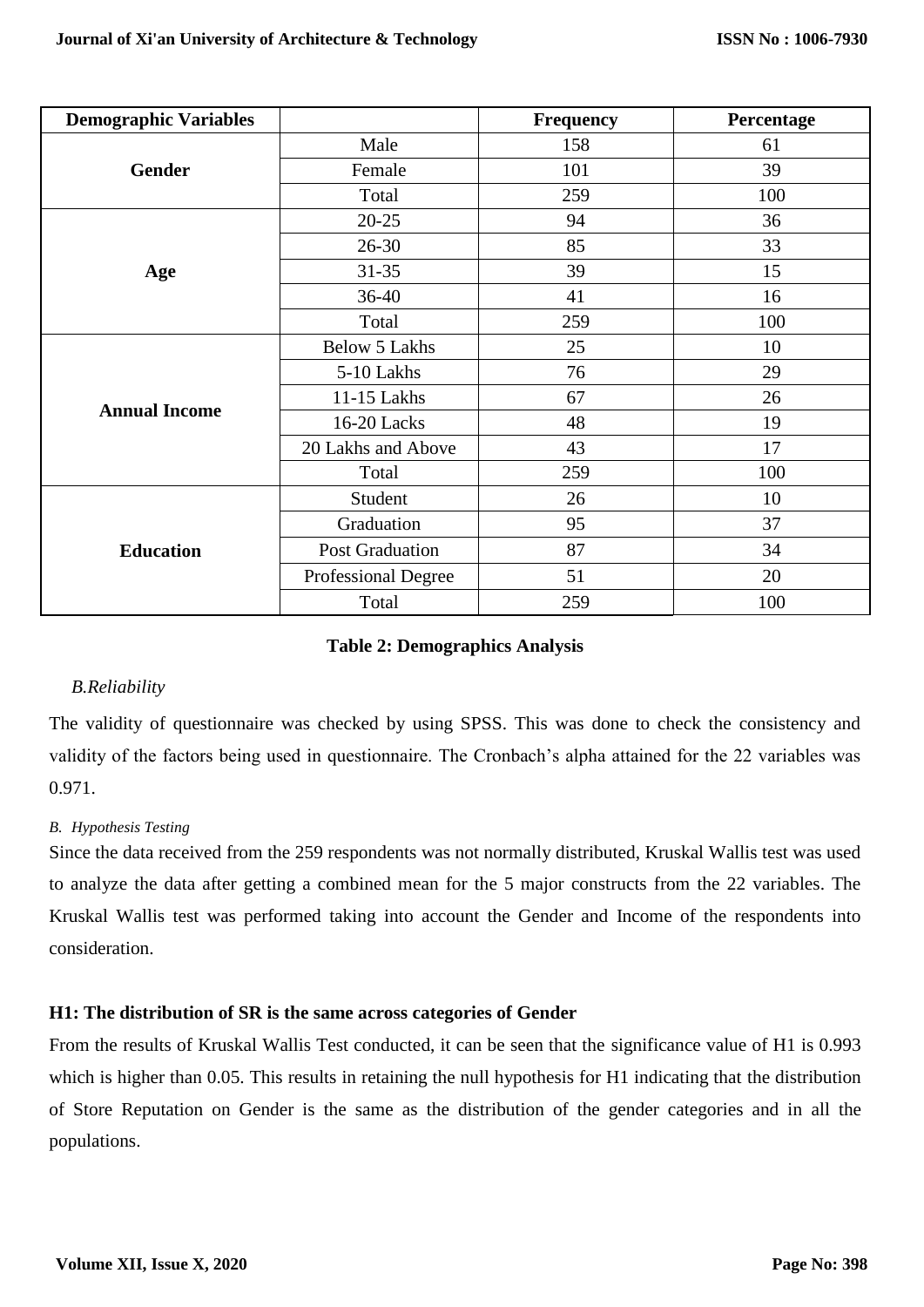#### **H2: The distribution of PU is the same across categories of Gender**

From the results of Kruskal Wallis Test conducted, it can be seen that the significance value of H2 is 0.601 which is higher than 0.05. This results in retaining the null hypothesis for H2 indicating that the distribution of Perceived Usefulness in Gender is the same as the distribution of the gender categories and in all the populations.

#### **H3: The distribution of PEOU is the same across categories of Gender**

From the results of Kruskal Wallis Test conducted, it can be seen that the significance value of H3 is 0.491 which is higher than 0.05. This results in retaining the null hypothesis for H3 indicating that the distribution of Perceived Ease of Use on Gender is the same as the distribution of the gender categories and in all the populations.

#### **H4: The distribution of AT is the same across categories of Gender**

From the results of Kruskal Wallis Test conducted, it can be seen that the significance value of H4 is 0.871 which is higher than 0.05. This results in retaining the null hypothesis for H4 indicating that the distribution of Attitude on Gender is the same as the distribution of the gender categories and in all the populations.

# **H5: The distribution of BI is the same across categories of Gender**

From the results of Kruskal Wallis Test conducted, it can be seen that the significance value of H5 is 0.759 which is higher than 0.05. This results in retaining the null hypothesis for H5 indicating that the distribution of Behavioural Intension on Gender is the same as the distribution of the gender categories and in all the populations.

From the above 5 hypothesis it can be seen that the different constructs being used in the study are a reflection of the total population. All the 5 hypothesis associated with gender are indicating that the distribution is same in both genders. Therefore, irrespective of the gender implementation of technology in a retail store will get positively impacted.

# **H6: The distribution of SR is the same across categories of Income**

From the results of Kruskal Wallis Test conducted, it can be seen that the significance value of H6 is 0.026 which is lower than 0.05. This results in rejecting the Null hypothesis for H6 indicating that the distribution of Store Reputation on Income is not the same as the distribution of the income categories and is not a reflection of all the population.

# **H7: The distribution of PU is the same across categories of Income**

From the results of Kruskal Wallis Test conducted, it can be seen that the significance value of H7 is 0.698 which is higher than 0.05. This results in retaining the null hypothesis for H7 indicating that the distribution of Perceived Usefulness on Income is the same as the distribution of the income categories and in all the populations.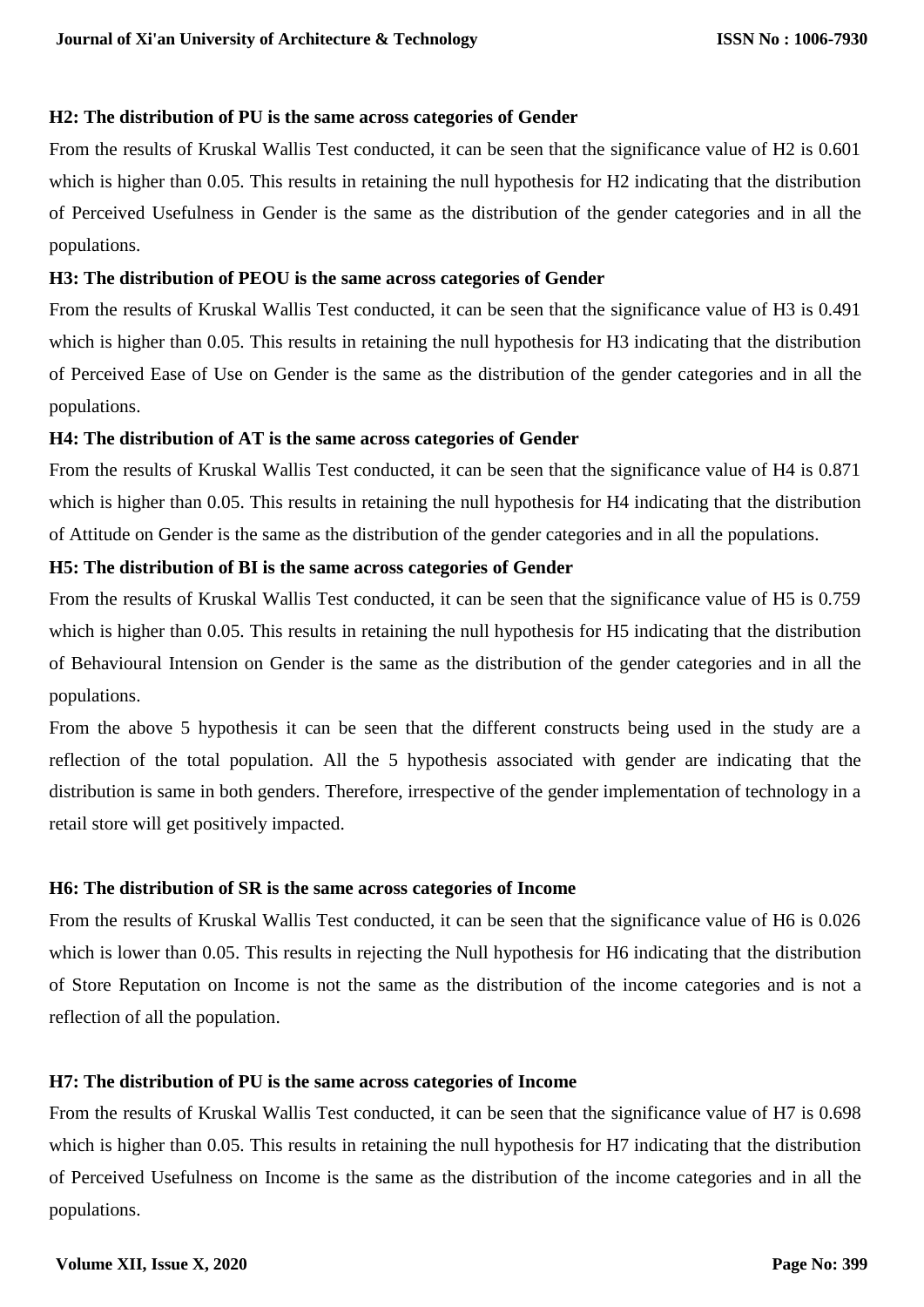#### **H8: The distribution of PEOU is the same across categories of Income**

From the results of Kruskal Wallis Test conducted, it can be seen that the significance value of H8 is 0.934 which is higher than 0.05. This results in retaining the null hypothesis for H8 indicating that the distribution of Perceived Ease of Use on Income is the same as the distribution of the income categories and in all the populations.

# **H9: The distribution of AT is the same across categories of Income**

From the results of Kruskal Wallis Test conducted, it can be seen that the significance value of H9 is 0.368 which is higher than 0.05. This results in retaining the null hypothesis for H9 indicating that the distribution of Attitude on Income is the same as the distribution of the income categories and in all the populations.

# **H10: The distribution of BI is the same across categories of Income**

From the results of Kruskal Wallis Test conducted, it can be seen that the significance value of H10 is 0.934 which is higher than 0.05. This results in retaining the null hypothesis for H10 indicating that the distribution of Behavioral Intension on Income is the same as the distribution of the income categories and in all the populations.

From the above 5 hypothesis the different constructs being used in the study reflect the total population apart from Store Reputation. 4 hypotheses associated with income which are Perceived Usefulness, Perceived Ease of Use, Attitude and Behavioral Intension are indicating that the distribution is same in different income categories. On the other hand, Store reputation hypothesis is getting rejected in the income demographic indicating of not being a total representation of the population. Therefore, irrespective of the income category implementation of technology in a retail store will get positively impacted.

# *C. Regression Analysis*

To further enhance the research findings, a regression analysis was done to study the accuracy of path of the model devised.



**Figure 3: Regression Path for PU, PEOU, SR to AT**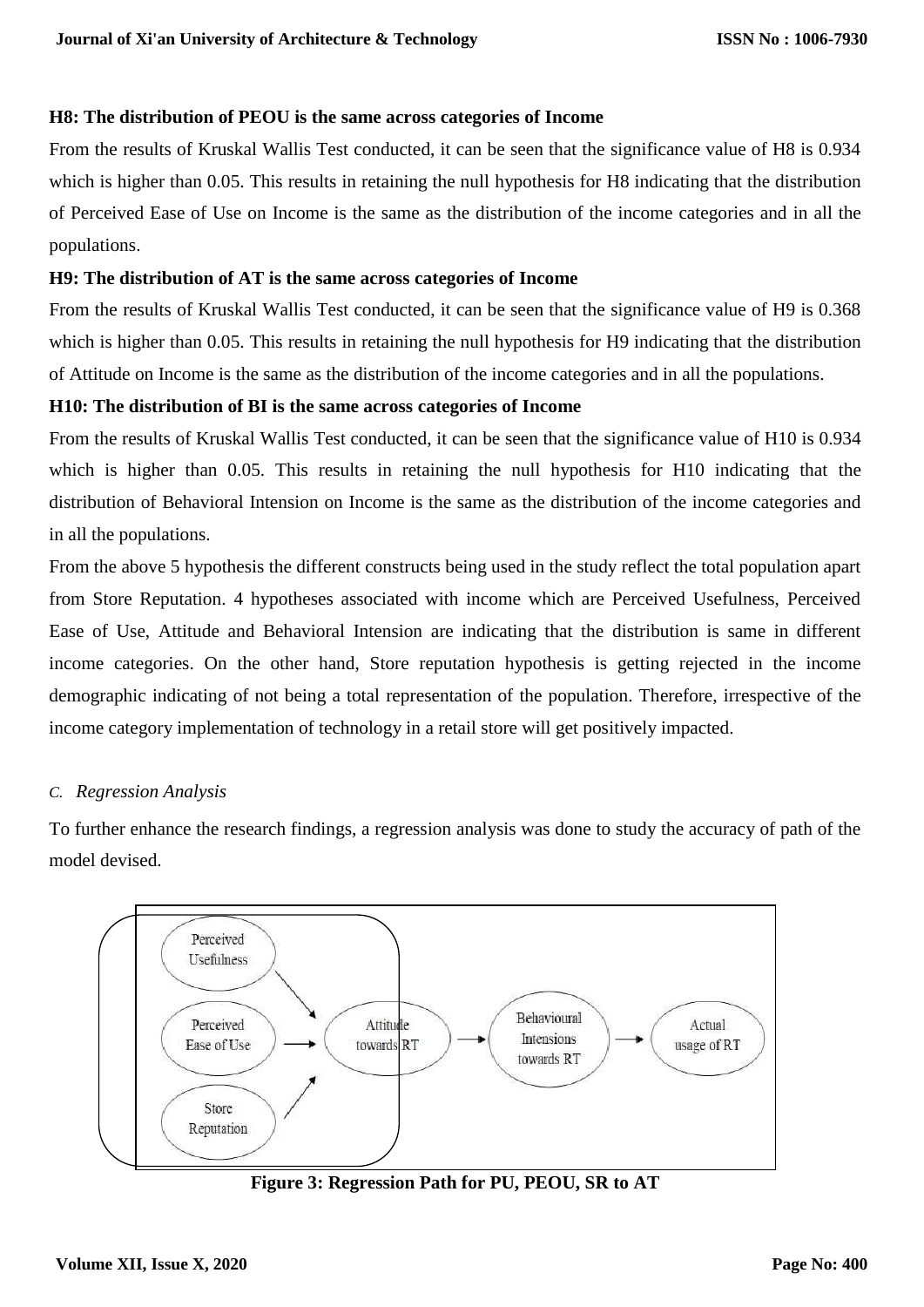| <b>Model Summary</b>                                                                     |                       |          |                          |                            |  |  |  |
|------------------------------------------------------------------------------------------|-----------------------|----------|--------------------------|----------------------------|--|--|--|
| Model                                                                                    |                       | R Square | <b>Adjusted R Square</b> | Std. Error of the Estimate |  |  |  |
|                                                                                          | $.853^{\circ}$<br>724 |          |                          |                            |  |  |  |
| a. Predictors: (Constant), Perceived Ease of Use, Store Reputation, Perceived Usefulness |                       |          |                          |                            |  |  |  |

| Coefficients <sup>a</sup>       |                             |                                    |            |              |       |      |  |
|---------------------------------|-----------------------------|------------------------------------|------------|--------------|-------|------|--|
| Model                           |                             | <b>Unstandardized Coefficients</b> |            | Standardized |       | Sig. |  |
|                                 |                             |                                    |            | Coefficients |       |      |  |
|                                 |                             | B                                  | Std. Error | <b>Beta</b>  |       |      |  |
|                                 | (Constant)                  | .312                               | .145       |              | 2.155 | .032 |  |
|                                 | <b>Store Reputation</b>     | .126                               | .045       | .137         | 2.802 | .005 |  |
|                                 | <b>Perceived Usefulness</b> | .448                               | .051       | .447         | 8.821 | .000 |  |
|                                 | Perceived Ease of Use       | .351                               | .046       | .364         | 7.564 | .000 |  |
| a. Dependent Variable: Attitude |                             |                                    |            |              |       |      |  |

**Table 3: Regression Analysis on PU, PEOU, SR and AT**

From the table above we can see that the value of R square indicates that the 3 predictors (SR,PU and PEOU) explained 72.7% of the variation in Attitudes to use. This essentially means that this a rational model although there are other unknown factors may impact on the users' attitude to use RT which are not accounted in this model. The standardized coefficients(β) shows that Perceived Usefulness ( $β = 0.447$ ) and Perceived Ease of Use ( $\beta$  = 0.364) have larger impact than Store Reputation ( $\beta$  = 0.137). The Significance value indicates that the predictors had a significant and positive impact on AT since the score is below 0.05.



**Figure 4: Regression Path from AT to BI**

| <b>Model Summary</b>                                             |  |        |  |          |  |
|------------------------------------------------------------------|--|--------|--|----------|--|
| Model<br><b>Adjusted R Square</b><br>Std. Error of the<br>R<br>R |  |        |  |          |  |
|                                                                  |  | Square |  | Estimate |  |
| $.848$ <sup>a</sup><br>.718<br>.719<br>.3767                     |  |        |  |          |  |
| a. Predictors: (Constant), Attitude                              |  |        |  |          |  |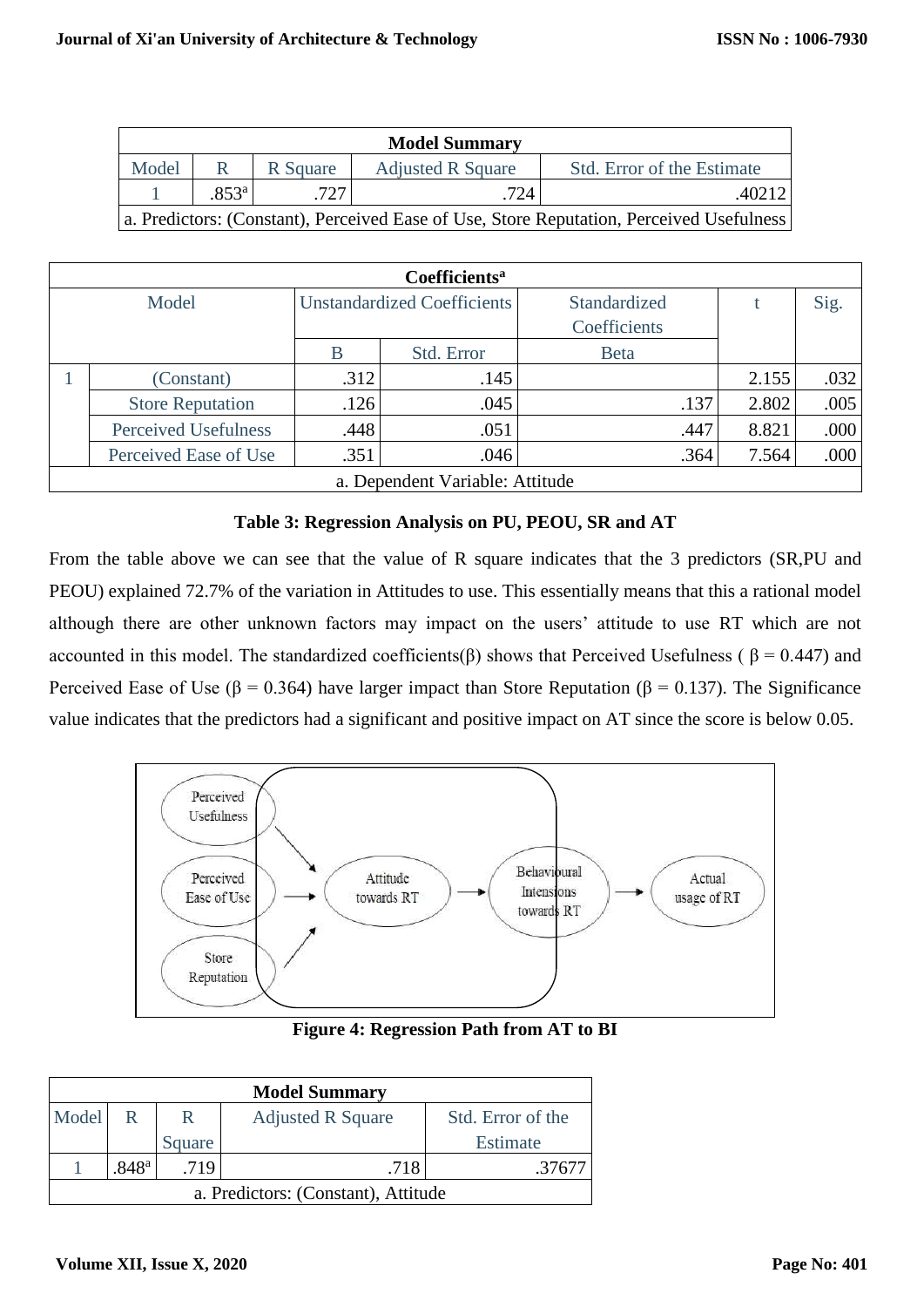| Coefficients <sup>a</sup> |                                              |                                    |            |                              |        |      |  |
|---------------------------|----------------------------------------------|------------------------------------|------------|------------------------------|--------|------|--|
| Model                     |                                              | <b>Unstandardized Coefficients</b> |            | Standardized<br>Coefficients |        | Sig. |  |
|                           |                                              |                                    | Std. Error | <b>Beta</b>                  |        |      |  |
|                           | (Constant)                                   | .885                               | .126       |                              | 7.036  | .000 |  |
|                           | Attitude                                     | .786                               | .031       | .848                         | 25.632 | .000 |  |
|                           | a. Dependent Variable: Behavioural Intention |                                    |            |                              |        |      |  |

#### **Table 4: Regression Analysis on AT and BI**

From the table above we can see that the value of R square indicates that Attitude predictor is at 71.8% of the variation in Behavioral Intension to use retail technology. This essentially means that this a rational model although there are other unknown factors may impact on the users' Behavioral Intention to use RT which is not accounted in this model. The Significance value indicates that the predictors had a significant and positive impact on BI since the score is below 0.05 score.

In conclusion the regression analysis has helped to determine that the path of the model with the various constructs is significant and positively move forward as proposed thereby determining that RT has a positive impact on consumer buying behavior.

The research paper was proposed to determine if retail technology (RT) has an impact on consumer buying behavior by examining different constructs of the that model like Perceived Usefulness, Perceived Ease of Use, Store Reputation, Attitude and Behavioral Intention.

The results highlighted that there is a significant impact of retail technology on consumer buying behavior. The constructs used in the research were positively impacting the consumer purchasing behavior. It was found that income in the youth had a significant influence on the consumer's attitude towards RT which impacted their buying behavior. This reflects that young consumers overall are willing to use to RT for the benefits it will bring to their life. Through the research we can also conclude that the positive impact of RT on consumers will leads to higher buying behavior. The results of the research conducted confirms that TAM model can be used to explain the consumer buying behavior in retail while using various retail technologies.

#### IV. CONCLUSION

The effect of innovation in retailing is very evident to everyone. The technologies in retailing are not only aiming to increase the effectiveness in various operational areas of retailing but also improve customer service. This has been done through automation and customization that encourages customers to get superior and unique experiences that results in impacting their buying behavior.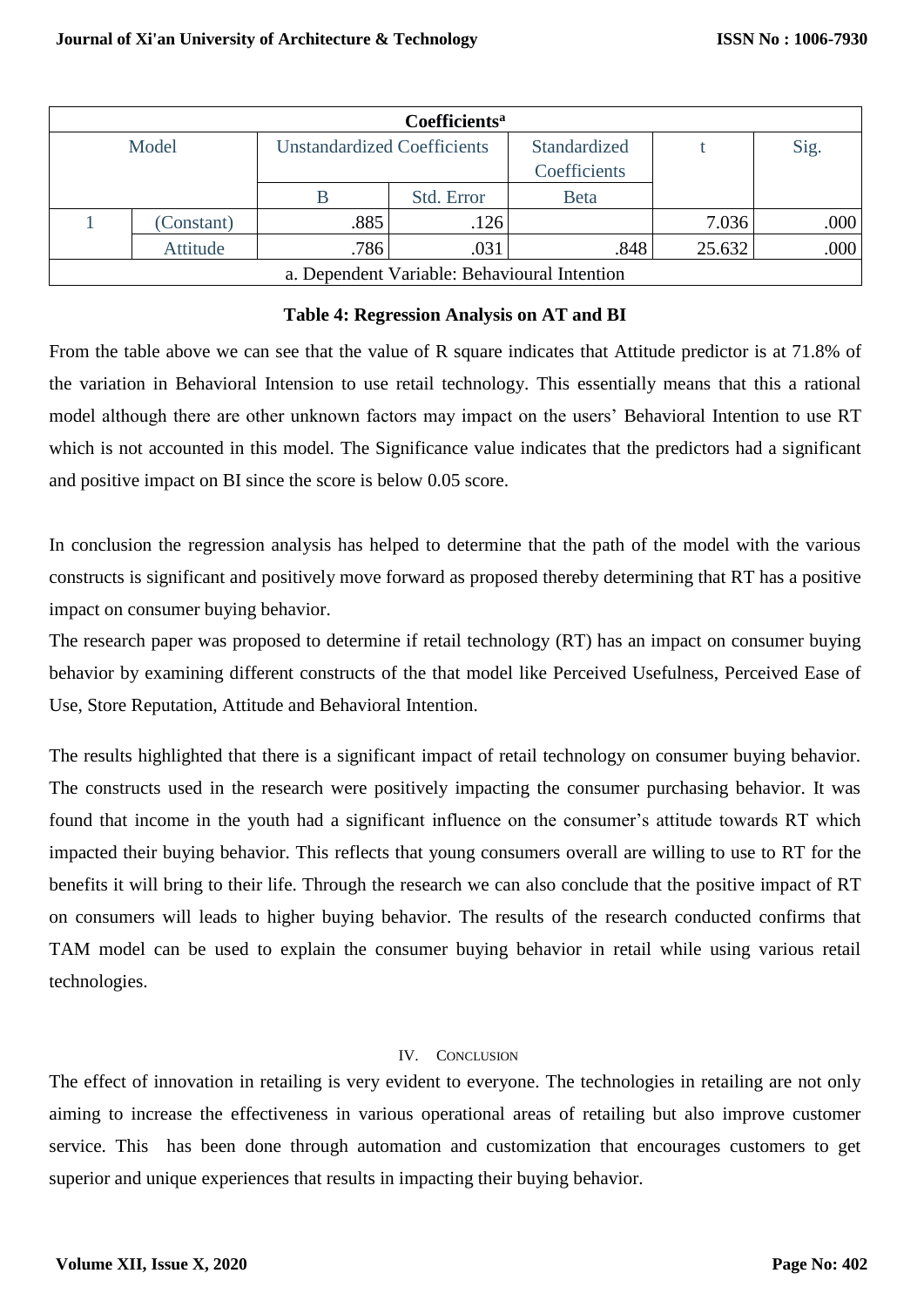Now day's retailers want to get the best value out of technology they are implementing to ensure they are spending their limited resources in the best way that can improve their overall offer to their customers. As the rise in innovation in retailing takes place customer demands and expectations also have rapidly increased because of which retailers need to ensure they are able to respond quickly to capitalize on revenue opportunities.

The study conducted reveals that majority of the customers buying behavior is positively impacted by retailers providing various retailing technologies. The positive influence of the same helps retailers to understand the importance of technology within their stores and using it to ensure that customers tend to their store, become regulars and increases sales. The analysis also indicates that store reputation gets impacted by the income of the customers and therefore understanding a stores clientele becomes clinical for its survival.

With the growing competition and different technologies being developed everyday in different part of the world it is important for retailers to stay ahead of the game and focus on retaining the consumers by offering unique experiences and giving them what they expect. Store reputation variable added in the model highlights the perception being built amongst the youth when retailers adopt technology in their stores. Hence retailers need to look at the various technologies available and need to update to make the customer happy and impact their buying behaviour. As the most of the buyers are educated and uneducated so providing more information through technology also leads to not getting customer experience.

#### **REFERENCES**

- [1] Aradhana, G. (2016). Technological Profile of Retailers in India. Indian Journal of Science and Technology , 9  $(15), 10-17.$
- [2] Babu, S., Babu, P., & Dr.M.S.Narayana. (2012). Retail Technology: A Competitye Tool for Customer Service.
- Internation Journal of Engineering Science & Advanced Technology , 2 (1), 110-116. [3] Baker, J., Berry, L., & Parasuraman, A. (1988). The Marketing Impact of Branch Facility Design. Journal of Retail Banking , 10 (2), 36-42
- [4] Bao, Y., Bao, Y., & Sheng, S. (2011). Motivating purchase of private brands: Effects of store image, product signatureness, and quality variation. Journal of Business Research , 64 (2), 220-226
- [5] Bayern, M. (2018, 07 03). 10 technologies leading digital transformation in retail. Retrieved 01 29, 2019, from ZDNet:<https://www.zdnet.com/article/10-technologiesleading-digital-transformation-in-retail/>
- [6] Chaffey, D. (2009). E-Business and E-Commerce Management. England: Pearson Education Limited.
- [7] Davis, F. (1989). Perceived usefulness, perceived ease of use, and user acceptance of information technologies. MIS Quarterly , 13 (3), 319-340.
- [8] Deloitte. (2017). Disruptions in Retail through Digital Transformation: Reimagining the Store of the Future. India: Deloitte. [9] Deloitte. (2016). Retail Trents in 2016. India: Deloitte
- [10] Geyskens, I., Gielens, K., & Dekimpe, M. G. (2002). The Market Valuation of Internet Channel Additions. Journal of Marketing , 66 (2), 102-119.
- [11] Gilliland, N. (209, 01 23). 12 examples of digital technology in retail stores Econsultancy. Retrieved 03 29,  $[11]$   $\frac{5}{2019}$ , from
- [12] Grewala, D., Roggeveena, A. L., & Nordfält, J. (2017). The Future of Retailing. Journal of Retailing, 93 (1), 1-6.
- [13] Gupta, P. K., & Jain, D. (2016). Consumer behaviour in the Indian retail sector. International Journal of Commerce and Management Research , 2 (5), 75-78.
- [14] Haigang, L. (2005). Applications of Data Warehousing and Data Mining. IEEE , 2 (1), 1047-1050.